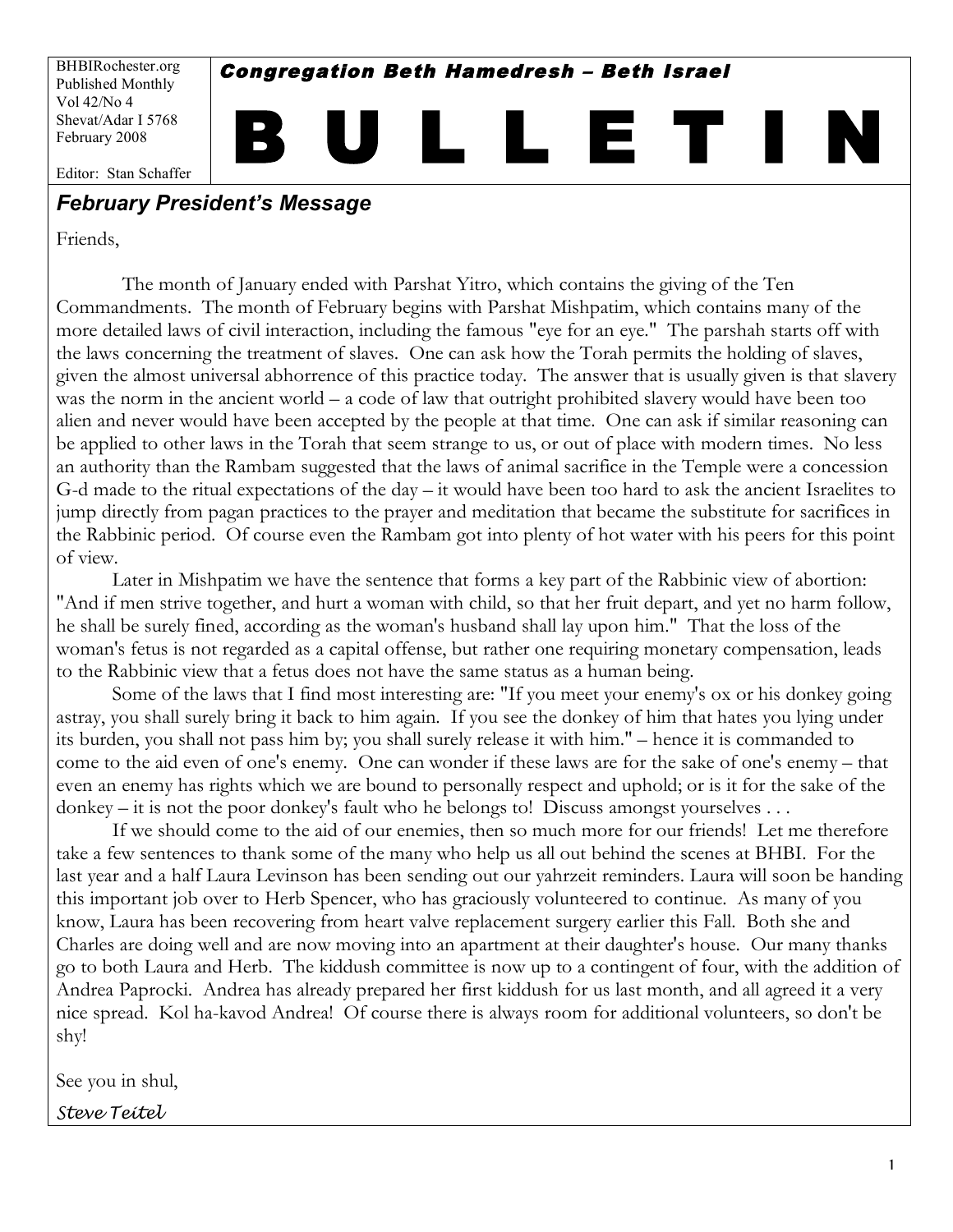# **BHBI CALENDAR OF EVENTS – February 2008**

| Friday    | Feb 1  | 8:00 PM | <b>Shabbat Evening Services</b><br>Light candles at 5:03 PM. |                                                                        |
|-----------|--------|---------|--------------------------------------------------------------|------------------------------------------------------------------------|
| Saturday  | Feb 2  | 9:30 AM | <b>Shabbat Morning Services</b>                              |                                                                        |
|           |        |         | Blessing of the new month                                    | Torah: Mishpatim                                                       |
|           |        |         |                                                              |                                                                        |
| Sunday    | Feb 3  | 9:00 AM | Service and Discussion                                       |                                                                        |
| Friday    | Feb 8  | 8:00 PM | Shabbat Evening Service<br>Light candles at 5:13 PM.         |                                                                        |
| Saturday  | Feb 9  | 9:30 AM |                                                              | Joint Shabbat Morning Services with Congregants from Temple Beth Am at |
|           |        |         | <b>BHBI</b>                                                  | Torah: Terumah                                                         |
| Sunday    | Feb 10 | 9:00 AM | Service and Discussion                                       |                                                                        |
| Monday    | Feb 11 | 7:30 PM | <b>BHBI</b> Board Meeting                                    |                                                                        |
| Wednesday | Feb 13 | 7:30 PM | Small Shul Collaborative Joint Torah Study Session at BHBI   |                                                                        |
| Friday    | Feb 15 | 8:00 PM | <b>Shabbat Evening Services</b>                              |                                                                        |
|           |        |         | Light candles at 5:22 PM.                                    |                                                                        |
| Saturday  | Feb 16 | 9:30 AM | <b>Shabbat Morning Services</b>                              | Torah: Tetzaveh                                                        |
| Sunday    | Feb 17 | 9:00 AM | Service and Discussion                                       |                                                                        |
| Friday    | Feb 22 | 8:00 PM | <b>Shabbat Evening Services</b><br>Light candles at 5:31 PM. |                                                                        |
| Saturday  | Feb 23 | 9:30 AM | <b>Shabbat Morning Services</b>                              | Torah: Ki Tisa                                                         |
| Sunday    | Feb 24 | 9:00 AM | Service and Discussion                                       |                                                                        |
| Friday    | Feb 29 | 8:00 AM | <b>Shabbat Evening Services</b>                              |                                                                        |
|           |        |         | Light candles at 5:40 PM.                                    |                                                                        |

# **TORAH STUDY**

Join friends from BHBI, Temple Beth Am and Temple Beth David for an interesting evening of Torah Study at BHBI at 7:30 p.m. on Wednesday, February 13th. Come and enjoy interesting conversation and make new friends while gain new insights into Torah! All are welcome.

\*\*\*\*\*\*\*\*\*\*\*\*\*\*\*\*\*\*\*\*\*\*\*\*\*\*\*\*\*\*\*\*\*\*\*\*\*

**Some of you may have noticed some new faces at services lately. They belong to our newest members: Steve and Helen Gulack Sherwood Snyder**

**The next time that you see them, welcome them to the BHBI family!**

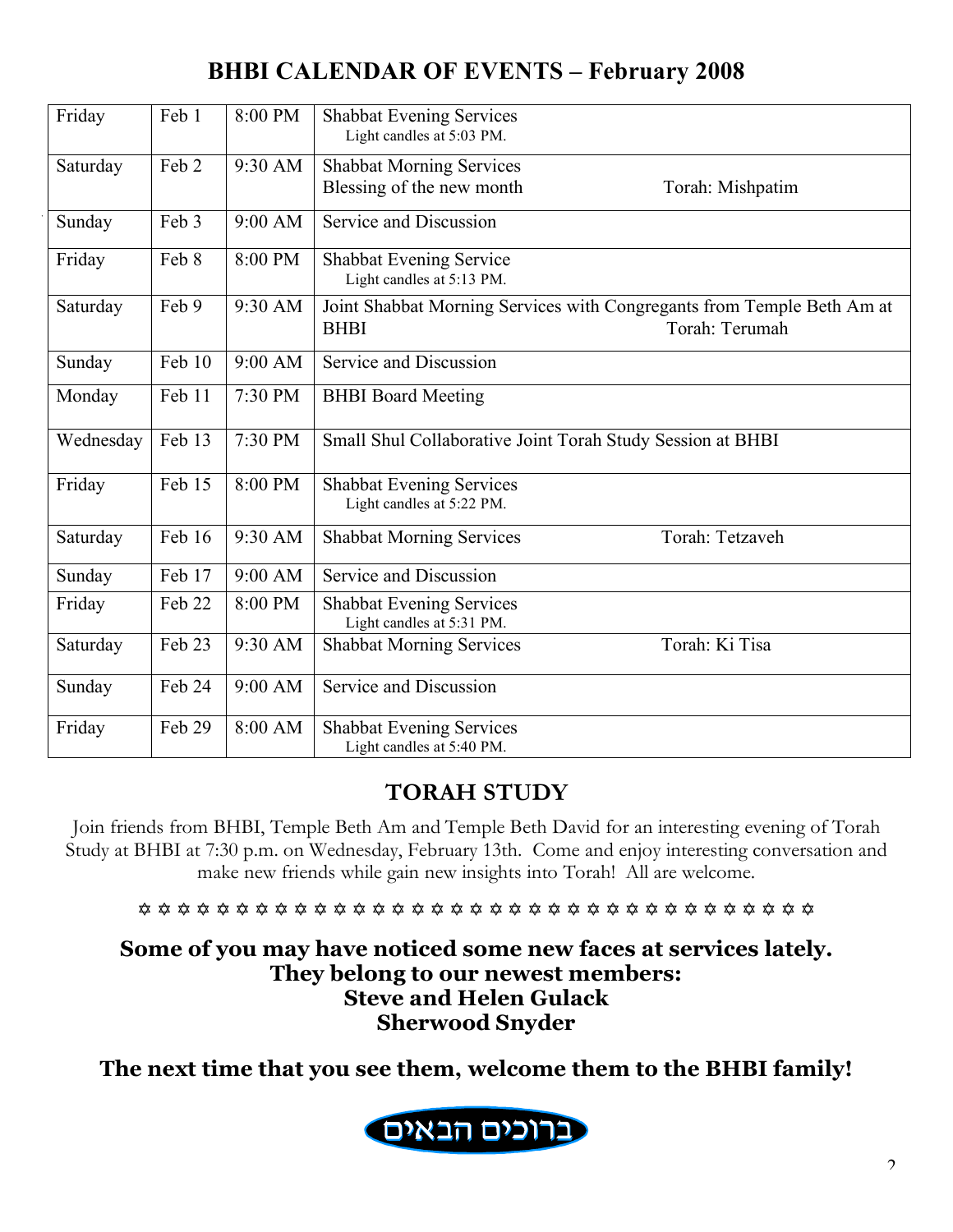## **THANK YOU TO OUR KIDDUSH SPONSORS FOR THE MONTH OF JANUARY**

January 5 Steve and Ruth Teitel in memory of Ruth's father, Jack Glazer

- January 12 The Congregation
- January 19 Jill Clark in memory of her father, Stanley Clark
- January 26 The Congregation



## **TO OUR DONORS -- THANK YOU FOR YOUR GENEROSITY!**

## **GENERAL FUND**

*Ira Cohen*

*Lee Kauffman*

In memory of Louis Gastel *Ruth and David Polur*

In memory of Dvora Brodie *Dave Rogachefsky*

## **RABBI AARON SOLOMON SCHOLARSHIP FUND**

In honor of Esther Solomon *James Mancuso*

## **TORAH FUND**

In honor of the bar mitzvah of Judith and Art Mercer's grandson *Charles and Laura Levinson*

## **DO YOU HAVE FRIENDS WHO ARE UNAFFILIATED?**

Tell them about BHBI and let them know that BHBI is Rochester's friendliest shul! Then invite them to attend our services – they will be sure to get a wonderful welcome. We would also be happy to add them to our bulletin distribution list.

## **MEMORIAL PLAQUES**

Memorialize a friend or loved one by purchasing a BHBI memorial plaque. For more information, contact Stan Schaffer at 473-8072 or stanschaffer@frontiernet.net

### **AMAZON.COM**

The next time that you want to buy something from Amazon.com go to the BHBI web page at www.BHBIRochester.org and click on the Amazon.com link. Each time you make a purchase after linking to Amazon.com from our web page, BHBI gets a percentage of the purchase. Buy gifts or something for yourself and support BHBI at the same time!!

## **PLEASE VISIT OR CALL OUR ELDERLY MEMBERS!**

Many of our elderly members are no longer able to come to shul and would love to hear from their BHBI friends. Please call or visit them. They'd love to hear from you!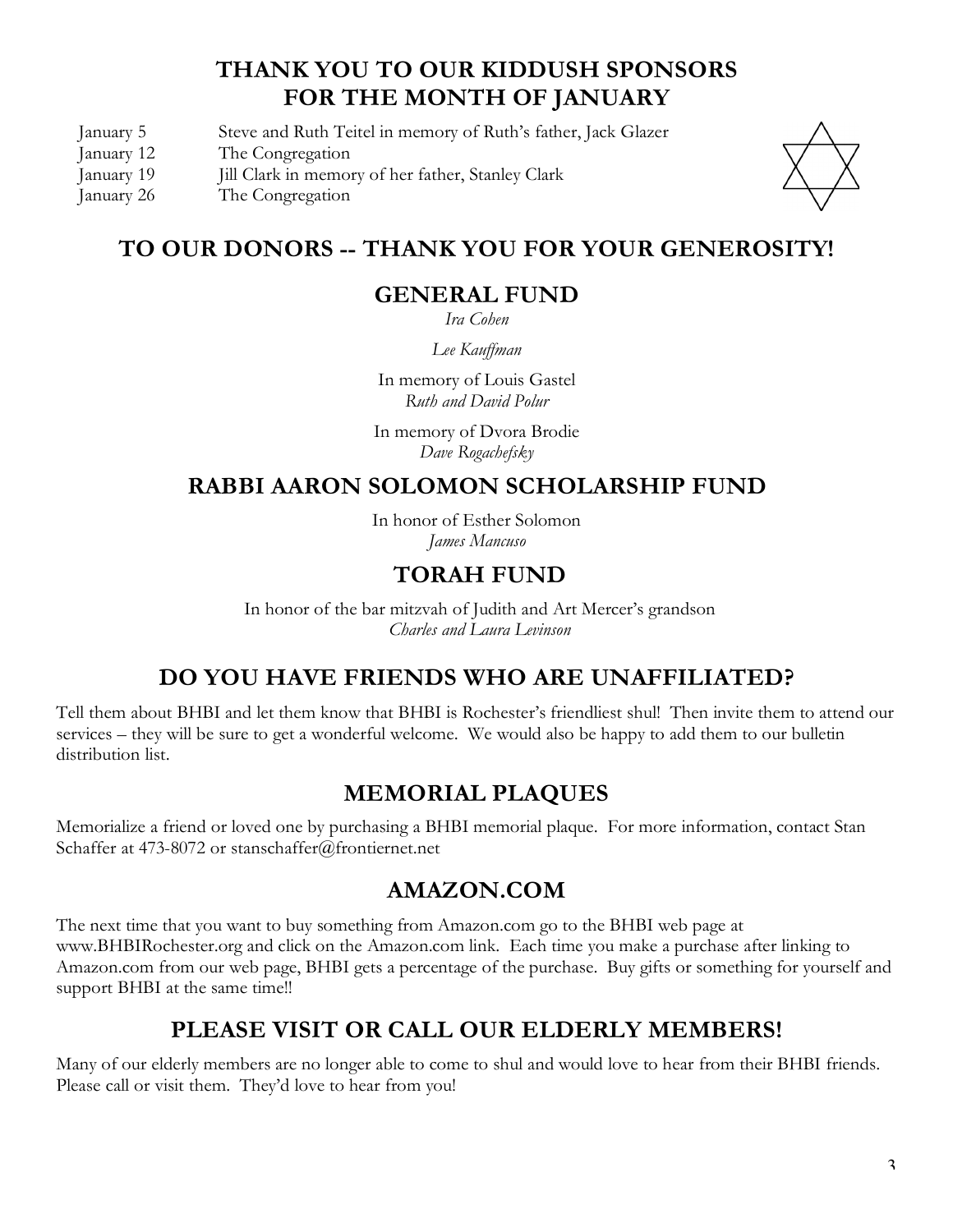## **WHAT'S WITH ADAR?**

You may have noticed that this year there are 2 months of Adar. That's because this is a leap year for the Jewish calendar (and incidentally, it's also a leap year in the secular calendar). In Jewish leap years, we add an additional month of Adar so that there is a month called Adar I followed by a month called Adar II. In Ashkenazi custom, yahrzeits of individuals who pass away during a regular month of Adar are commemorated in Adar I. However, Purim is celebrated in Adar II and bar and bat mitzvahs of children born in a regular month of Adar are traditionally celebrated in Adar II as well.

Adar (or in leap years, Adar II) is considered a month of joy. Indeed, as the month progresses, we expect to encounter more and more joy and happiness. The joy of Adar culminates in the celebration of the miracle of Purim, which this year falls on Thursday evening and Friday, March  $20^{th}$  and  $21^{st}$ .

## **FEDERATION-SPONSORED PROGRAMS FOR YOUTH**

#### **Zikaron Trip of Remembrance**

Teens are invited to apply for this terrific opportunity to travel with other teens to the United States Holocaust Memorial Museum in Washington, D.C. on **Sunday, March 30th**. On this one-day, Zikaron Trip of Remembrance, teens will travel to the Museum where survivors of the Holocaust will accompany them on a tour of the site. Teens will also be included in our community's Yom HaShoah commemoration in late spring. This program receives generous support from the Mona Friedman Kolko Family Fund. Applications are available on-line at http://www.jewishrochester.org/getfile.asp?id=22528 and must be received by February 19<sup>th</sup>. For more information, contact Josh Boress at 461-0490 ext. 249 or by e-mail at jboress@jewishrochester.org

### **Gift of Israel Program**

The Jewish Community Federation of Greater Rochester continues to sponsor the Gift of Israel Program which offers matching funds which can be applied for Israel trips by Jewish youth. Children can be enrolled in the program while they are between  $3<sup>rd</sup>$  grade and  $6<sup>th</sup>$  grade. Parents make an annual contribution to the program which is matched dollar for dollar by the Federation up to \$150 annually. By joining the Gift of Israel Program, your child has the potential to receive matching funds of up to \$1200 for a future Israel experience. For more information, contact Josh Boress at 461-0490 ext. 249 or by e-mail at jboress@jewishrochester.org

#### **Scholarships for Youth Programs**

The Jewish Community Federation of Greater Rochester is pleased to announce the availability of need-based and incentive awards for Jewish young people between the ages of 13 and 21 participating in accredited Israel programs. In addition to Israel trips, funds may be applied to other upcoming Jewish travel experiences, Jewish high school programs, and college courses with Jewish content. Spring distributions will be made for programs to take place during the summer of 2008 or during the next academic year. The deadline for applications is March 23, 2008. For a full description of the scholarship guidelines, contact Jan Katz, JCF Jewish Education Services Director by phone at 461-0490 or by e-mail at jkatz@jewishrochester.org

**So far our** *TOPS* **Gift Card fundraiser has been quite successful. Remember,**  *TOPS* **Gift Cards are now available through BHBI in \$50 denominations.** 

> **To purchase** *TOPS* **Gift Cards, contact Stan Schaffer at 473-8072 or by e-mail at stanschaffer@frontiernet.net**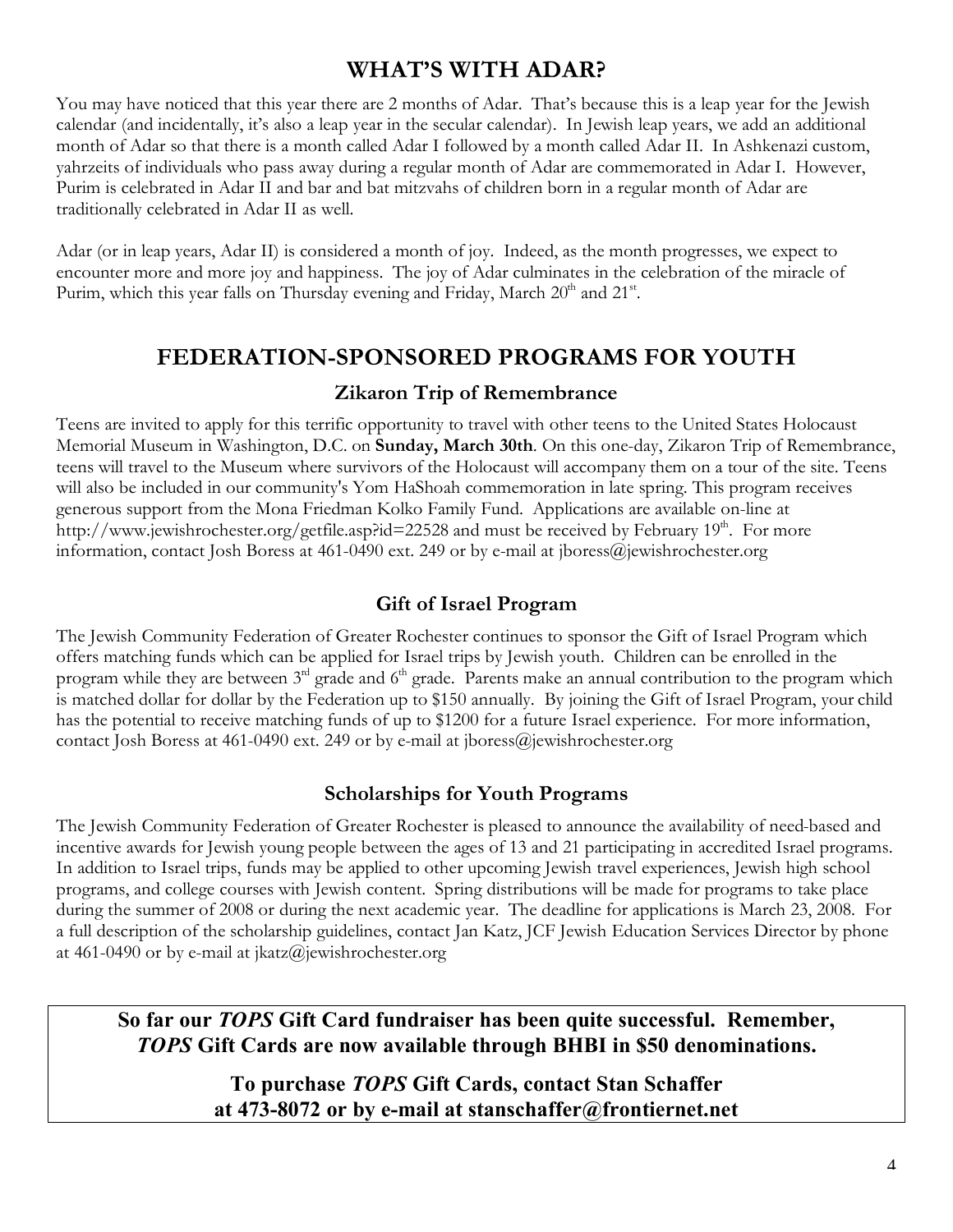## **YAHRZEITS**

At the following Shabbat Services, we will read the names of our late loved ones whose Yahrzeits will occur on that Shabbat or during the following week.

We pray that our mourners will be comforted among all the mourners of Zion and Jerusalem and that the memory of the deceased continues to be a blessing to all who knew them.

## **Please Support Our Advertisers**